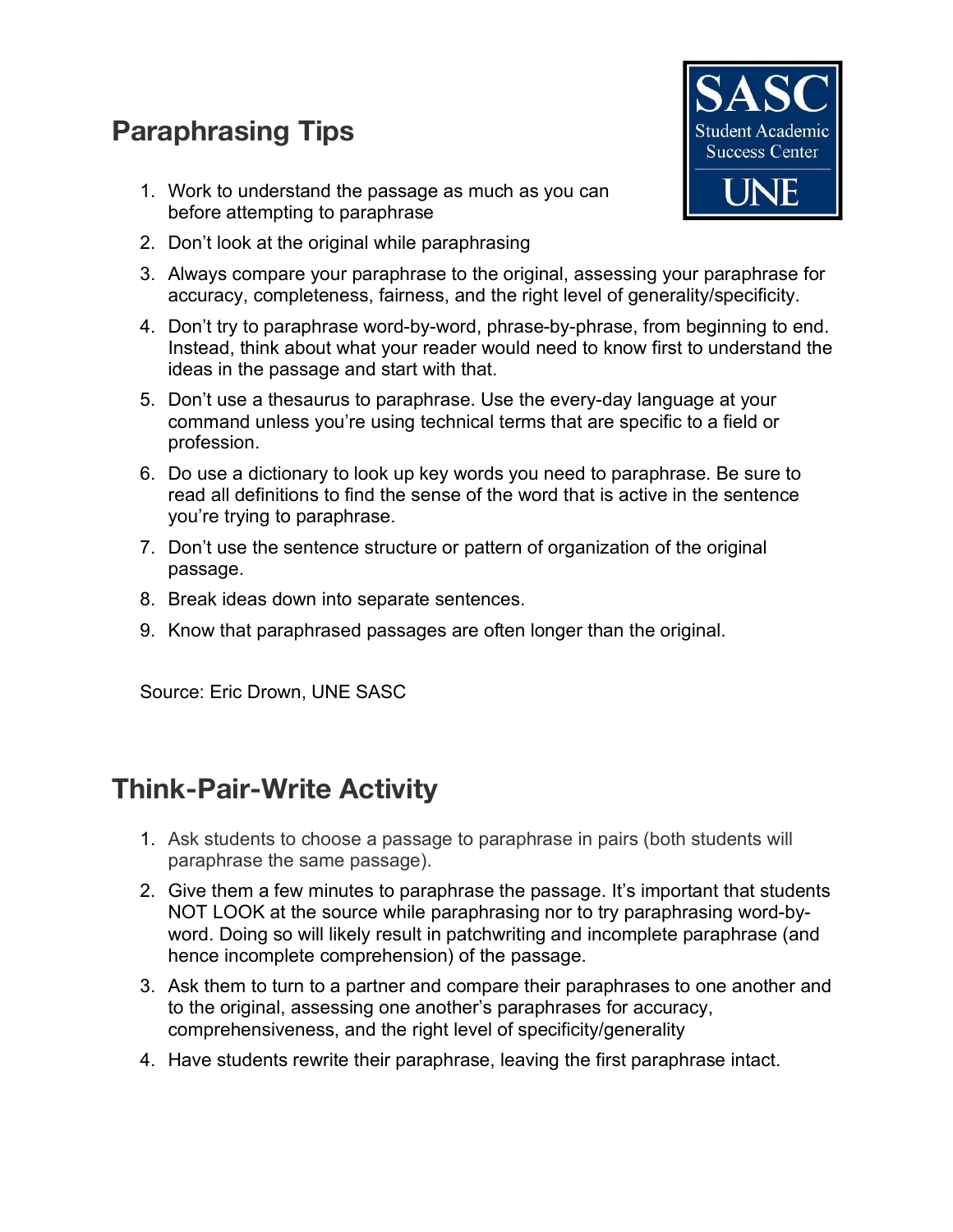- 5. Have them compare notes again and repeat until the paraphrase is complete and both students understand the passage fully.
- 6. If students aren't looking at the original or one another's paraphrases while writing, the sentence-structure, word-choice, and sequence of ideas in each paraphrase should be unique. If not, it's likely there are still comprehension errors.
- 7. Alternative: After students choose the passage, have them discuss what the passage means and then ask them to write their paraphrases.

Source: Eric Drown, UNE SASC

## **Seeing Citations at Work in a Reading**

- 1. Give students a sample lab report or journal article.
- 2. Ask them to circle every citation they can find in a small chunk of the article.
- 3. Have them work with a partner to figure out the citation "rules" the author of the article is following and share their conclusions to the group.
- 4. During discussion, correct misunderstandings and use "think aloud" protocol to help students understand the logic of the rules they've found.
- 5. Follow up with an activity where you give students a writing sample that doesn't have citations in it and ask them to use the rules they've discovered to indicate where citations should go in the article.
- 6. After each sentence they read, students should ask, "How does the author know this?" If the answer is "she read it somewhere," then the sentence needs a citation.

Source: Eric Drown, UNE SASC

## **Using Think Aloud Protocols to Help Students Read Better**

- 1. Give students a reading that's in their proximal zone of development.
- 2. Read it aloud to them. As you read, stop and demonstrate your thinking and reading strategies for them. Let them hear the stray thoughts, connections, questions, predictions, reactions that you're using to make sense of the text.
- 3. Ask students what they hear you doing to get them to notice the variety of strategies you use to make sense of the text.